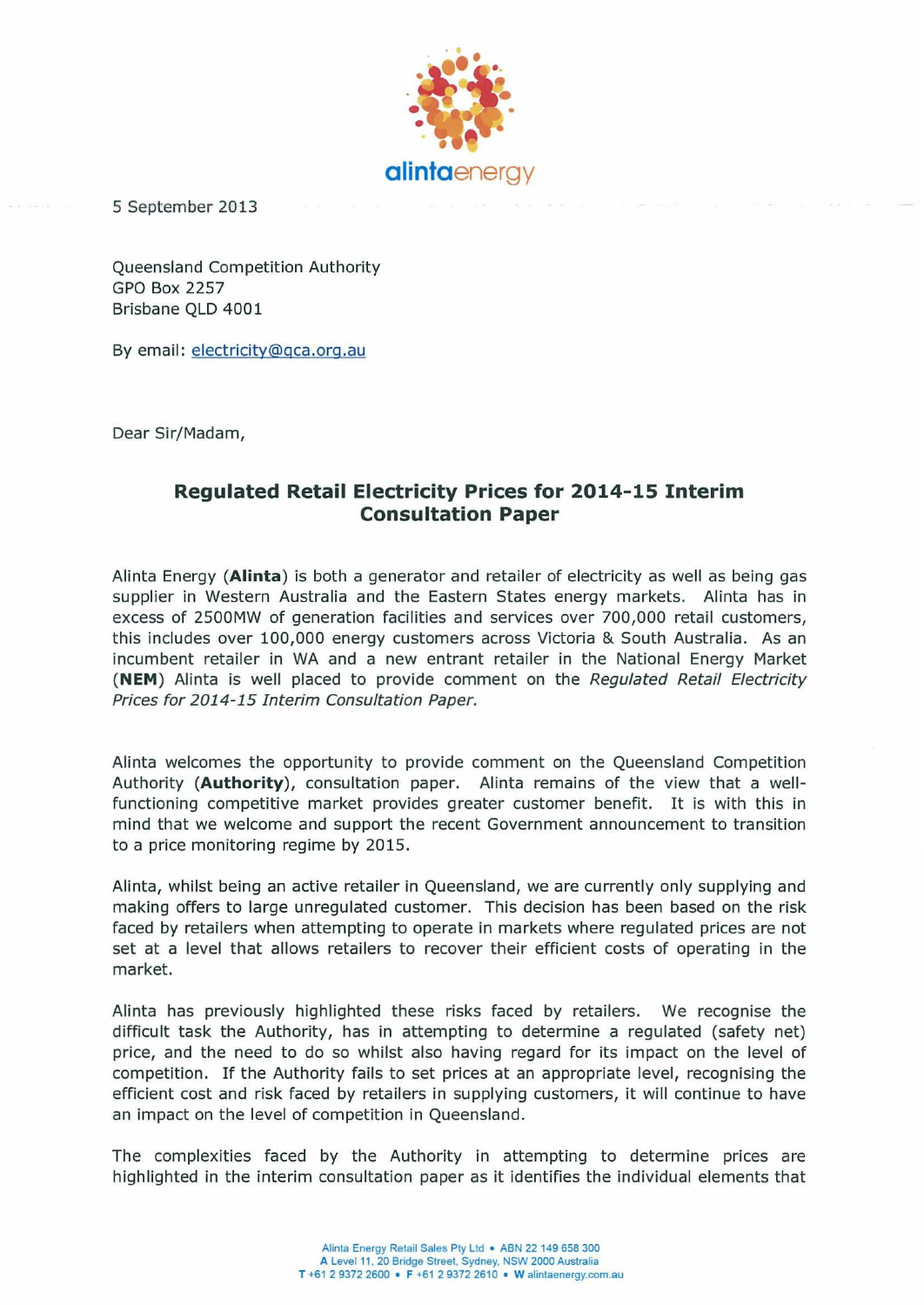

require assessment and determination in setting an end retail price. These include but are not limited too;

- Network Costs,
- Wholesale Energy Costs,
- **Energy Costs,** 
	- o Renewable Energy Target Scheme Costs,
	- o NEM participation fees and ancillary service charges,
	- o Prudential Capital,
	- Energy losses,
- Retail Costs,
	- o Retail Operating Costs,
	- o Retail Margin,

Each cost component to be determined has multiple assessment criteria that may be used in assessing their relative costs, each with their own benefits and detriments. This complexity highlights the possible risk of incorrect (non-reflective) assessment of one or multiple cost elements.

The move to a price monitoring regime will remove this risk for the Government / Authority and allow retailers a level of control and stability that will encourage new entrants. The price monitoring regime allows for greater stability for retailers to manage the risks it faces from operating in the market, facilitating new entry that will aid in product innovation and customer choice as barriers to market entry are eroded.

As previously stated Alinta welcome and supported the move to a price monitoring regime.

Our specific comments on the interim consultation paper are provided in the attached submission. We look forward to further participating in this consultation. If you would like to discuss our submission, please contact me on 02 9372 2653.

Yours sincerely

**Shaun Ruddy**  Manager National Retail Regulation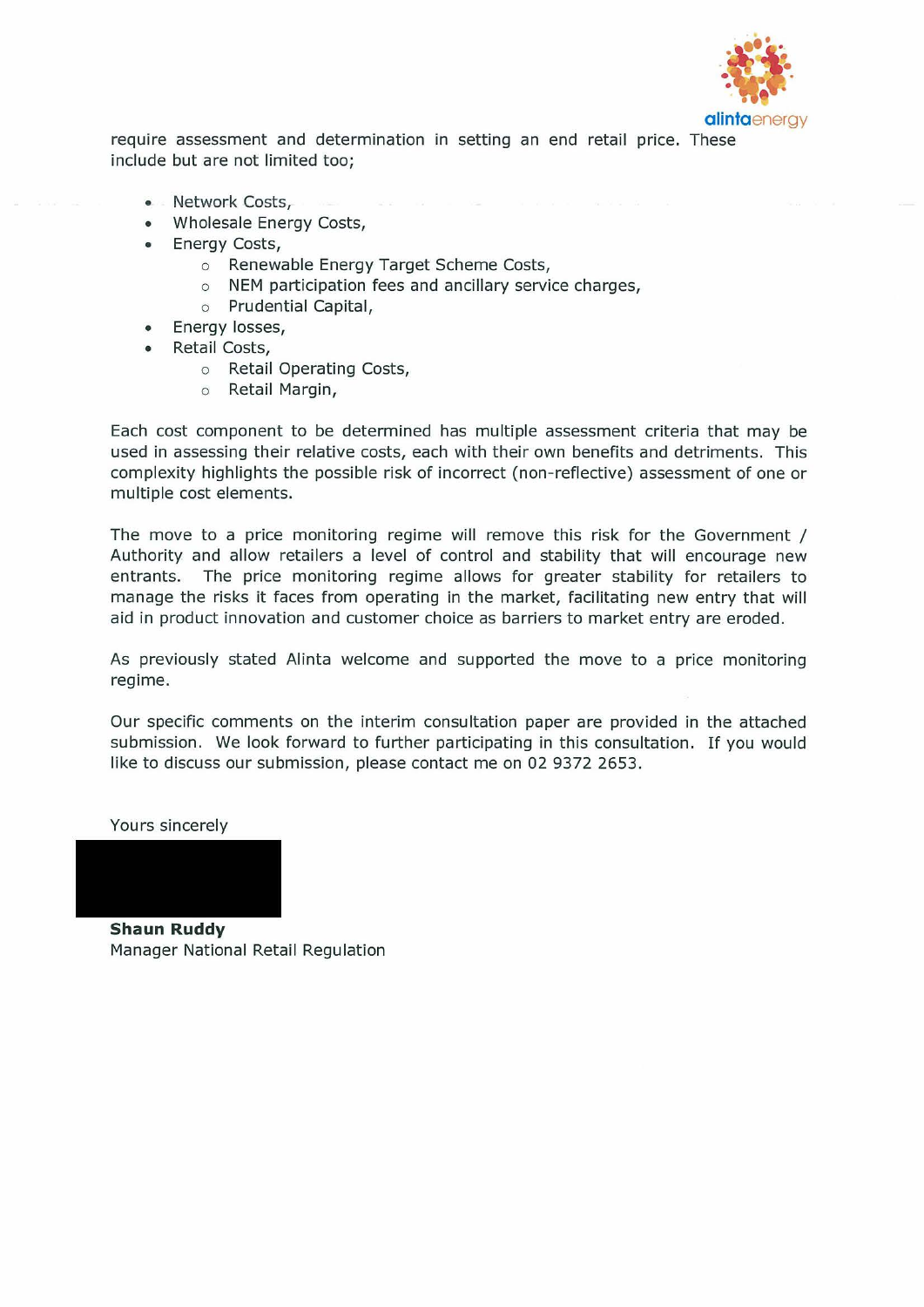

## **Alinta Energy Submission Regulated Retail Electricity Prices for 2014-15 Interim Consultation Paper**

#### **Wholesale Energy Costs**

As outlined in Alinta's previous submissions a prudent retailer will seek to manage price and load risks by hedging its load over time using a number of different instruments.

Any assessment of a representative retailers' Wholesale Energy Costs **(WEC)** should therefore assume that a retailer has layered in hedge cover over the short, medium and longer term through a mix of contracts and through either building or underwriting generation. This assumption should include the relevant risk premiums incurred through a layered portfolio management approach.

Accordingly, Alinta remains of the view the WEC assessment should be made up of;

- a mix of Long Run Marginal Cost **(LRMC)** of energy and market prices as appropriate proxies for the above portfolio approach (as LRMC reflects the cost of entering into long term power purchase agreements or directly investing in generation plant and market prices are a better reflection of the short term costs of managing load);
- market prices should be based on published market data;
- the hedging strategy applied should be conservative to ensure a retailers' price and volume risks are minimised; and
- an additional risk allowance should be provided for to cover unforeseen extreme load or price events (for example, a volatility allowance which reflects the liquid form capital on hand to fund any volume exposure to the market price cap).

Alinta continues to support its position on the use of LRMC in determining the WEC, with the acceptable option of a mix of LRMC and market based prices with the weighting focused on the LRMC component.

We note the comments in the paper that Governments are starting to show a preference for a hedged based approach to determining WEC. However the move to a market approach in South Australia ceased with the advent of a move to a price monitoring regime, likewise in NSW the Independent Pricing & Regulatory Tribunal **(IPART)**  maintained a heavy weighting (75%) towards LRMC whilst also adjusting its approach to other retail costs. Therefore to suggest that Governments (Regulators) are moving to adopt a market based approach is somewhat simplistic.

#### **Retailer Operating Costs**

Given the Authority has recognised the importance of competition; it should aim to ensure that regulated prices reflect the cost of an efficient new entrant standalone retailer. We note comments in the consultation paper that the Authority looked at recent determinations in other jurisdiction, and that the Authority looked at the NSW determination and that the Authority considered the Retail Operating Cost allowance **(ROC)** for small customers in !PART's determination was relevant and adopted !PART's ROC value with a minor adjustment to account for late payment fees.